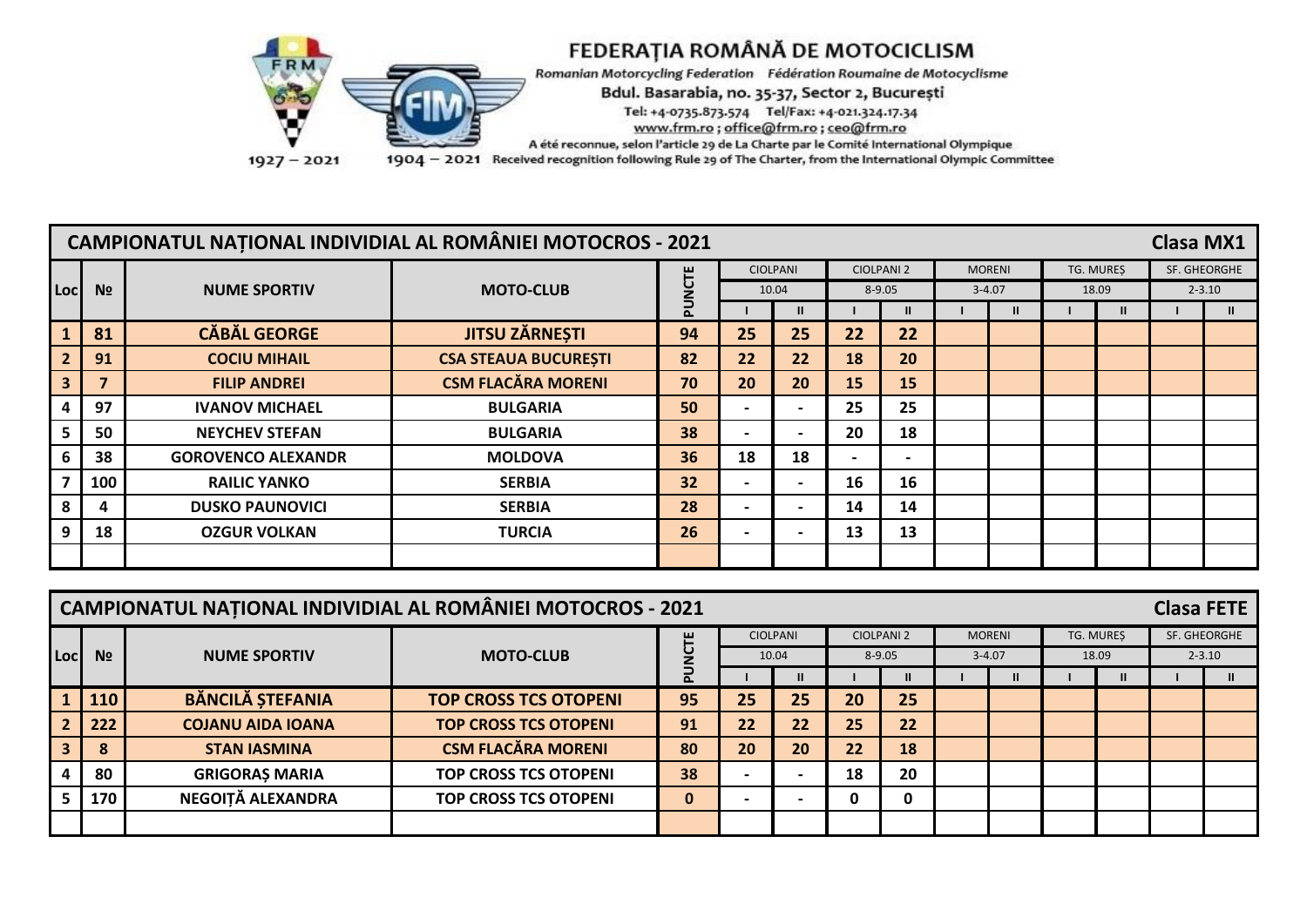

Romanian Motorcycling Federation Fédération Roumaine de Motocyclisme

### asarabia, no. 35-37, Sector 2, București

4-0735.873.574 Tel/Fax: +4-021.324.17.34 w.frm.ro ; office@frm.ro ; ceo@frm.ro 'article 29 de La Charte par le Comité International Olympique ng Rule 29 of The Charter, from the International Olympic Committee

|                                                                                                                                 | <b>CAMPIONATUL NAȚIONAL INDIVIDIAL AL ROMÂNIEI MOTOCROS - 2021</b><br><b>Clasa MX2</b><br>SF. GHEORGHE<br><b>CIOLPANI</b><br><b>CIOLPANI 2</b><br><b>MORENI</b><br>TG. MUREŞ |                                                                    |                              |        |                          |                 |    |                   |  |               |                  |               |                        |               |
|---------------------------------------------------------------------------------------------------------------------------------|------------------------------------------------------------------------------------------------------------------------------------------------------------------------------|--------------------------------------------------------------------|------------------------------|--------|--------------------------|-----------------|----|-------------------|--|---------------|------------------|---------------|------------------------|---------------|
| PUNCTE<br><b>NUME SPORTIV</b><br><b>MOTO-CLUB</b><br>N <sub>2</sub><br><b>Loc</b><br>10.04<br>$8 - 9.05$<br>$3 - 4.07$<br>18.09 |                                                                                                                                                                              |                                                                    |                              |        |                          |                 |    |                   |  |               |                  |               |                        |               |
|                                                                                                                                 |                                                                                                                                                                              |                                                                    |                              |        |                          |                 |    |                   |  |               |                  |               |                        | $2 - 3.10$    |
|                                                                                                                                 |                                                                                                                                                                              |                                                                    |                              |        |                          | $\mathbf{u}$    |    | $\mathbf{H}$      |  | $\mathbf{I}$  |                  | $\mathbf{II}$ |                        | $\mathbf{II}$ |
|                                                                                                                                 | 410                                                                                                                                                                          | <b>TOMPA ROBERT KRISZTIAN</b>                                      | <b>CSA STEAUA BUCURESTI</b>  | 100    | 25                       | 25              | 25 | 25                |  |               |                  |               |                        |               |
| $\overline{2}$                                                                                                                  | 194                                                                                                                                                                          | <b>TÄTARU ARTHUR ANDREI</b>                                        | <b>TOP CROSS TCS OTOPENI</b> | 82     | 22                       | 20              | 18 | 22                |  |               |                  |               |                        |               |
| $\overline{\mathbf{3}}$                                                                                                         | 192                                                                                                                                                                          | <b>IOSIF PETRU</b>                                                 | <b>TOP CROSS TCS OTOPENI</b> | 78     | 20                       | 22              | 16 | 20                |  |               |                  |               |                        |               |
| 4                                                                                                                               | 14                                                                                                                                                                           | DĂUȘ DACIAN IONUT                                                  | <b>CSM FLACĂRA MORENI</b>    | 66     | 18                       | 18              | 15 | 15                |  |               |                  |               |                        |               |
| 5                                                                                                                               | 51                                                                                                                                                                           | <b>PETKOV KRISTIAN</b>                                             | <b>BULGARIA</b>              | 40     | $\overline{\phantom{0}}$ | $\blacksquare$  | 22 | 18                |  |               |                  |               |                        |               |
| 6                                                                                                                               | 529                                                                                                                                                                          | <b>JABLANOVIC VUKASIN</b>                                          | <b>SERBIA</b>                | 30     |                          |                 | 14 | 16                |  |               |                  |               |                        |               |
| $\overline{\mathbf{z}}$                                                                                                         | 111                                                                                                                                                                          | <b>SENKALAYCI EMIRCAN</b>                                          | <b>TURCIA</b>                | 27     |                          |                 | 13 | 14                |  |               |                  |               |                        |               |
| 8                                                                                                                               | 197                                                                                                                                                                          | <b>ANESTIS RADOS</b>                                               | <b>GRECIA</b>                | 20     |                          |                 | 20 | 0                 |  |               |                  |               |                        |               |
|                                                                                                                                 |                                                                                                                                                                              |                                                                    |                              |        |                          |                 |    |                   |  |               |                  |               |                        |               |
|                                                                                                                                 |                                                                                                                                                                              |                                                                    |                              |        |                          |                 |    |                   |  |               |                  |               |                        |               |
|                                                                                                                                 |                                                                                                                                                                              |                                                                    |                              |        |                          |                 |    |                   |  |               |                  |               |                        |               |
|                                                                                                                                 |                                                                                                                                                                              | <b>CAMPIONATUL NAȚIONAL INDIVIDIAL AL ROMÂNIEI MOTOCROS - 2021</b> |                              |        |                          |                 |    |                   |  |               |                  |               | <b>Clasa VETERAN 1</b> |               |
|                                                                                                                                 |                                                                                                                                                                              |                                                                    |                              |        |                          | <b>CIOLPANI</b> |    | <b>CIOLPANI 2</b> |  | <b>MORENI</b> | <b>TG. MURES</b> |               |                        | SF. GHEORGHE  |
| Locl                                                                                                                            | N <sub>2</sub>                                                                                                                                                               | <b>NUME SPORTIV</b>                                                | <b>MOTO-CLUB</b>             |        |                          | 10.04           |    | 8-9.05            |  | $3 - 4.07$    | 18.09            |               |                        | $2 - 3.10$    |
|                                                                                                                                 |                                                                                                                                                                              |                                                                    |                              | PUNCTE |                          | $\mathbf{II}$   |    | $\mathbf{II}$     |  | $\mathbf{u}$  |                  | $\mathbf{II}$ |                        | $\mathbf{II}$ |
| 1                                                                                                                               | 78                                                                                                                                                                           | <b>COJANU IONUT MARIUS</b>                                         | <b>JUVENES TÂRGU MUREȘ</b>   | 100    | 25                       | 25              | 25 | 25                |  |               |                  |               |                        |               |
| $\overline{2}$                                                                                                                  | 84                                                                                                                                                                           | <b>STRECHIOIU SEBASTIAN</b>                                        | <b>LIDO CÂMPINA</b>          | 72     | 20                       | 20              | 16 | 16                |  |               |                  |               |                        |               |
| 3                                                                                                                               | 71                                                                                                                                                                           | <b>VISOIU MARCEL ROMEO</b>                                         | <b>LIDO CÂMPINA</b>          | 67     | 18                       | 16              | 18 | 15                |  |               |                  |               |                        |               |
| 4                                                                                                                               | 88                                                                                                                                                                           | <b>SOCACI EDUARD</b>                                               | <b>GO RACING BUCURESTI</b>   | 62     | 16                       | 18              | 14 | 14                |  |               |                  |               |                        |               |
| 5                                                                                                                               | 81                                                                                                                                                                           | <b>STOYANOV VASIL</b>                                              | <b>BULGARIA</b>              | 44     |                          |                 | 22 | 22                |  |               |                  |               |                        |               |
| 6                                                                                                                               | 99                                                                                                                                                                           | <b>FAZAKAS ZOLTAN</b>                                              | <b>CSA STEAUA BUCURESTI</b>  | 44     | 22                       | 22              |    |                   |  |               |                  |               |                        |               |
| $\overline{7}$                                                                                                                  | 47                                                                                                                                                                           | <b>PETROV ATANAS</b>                                               | <b>BULGARIA</b>              | 40     |                          |                 | 20 | 20                |  |               |                  |               |                        |               |
| 8                                                                                                                               | 26                                                                                                                                                                           | <b>BALDJIISKI EMIL</b>                                             | <b>BULGARIA</b>              | 33     |                          |                 | 15 | 18                |  |               |                  |               |                        |               |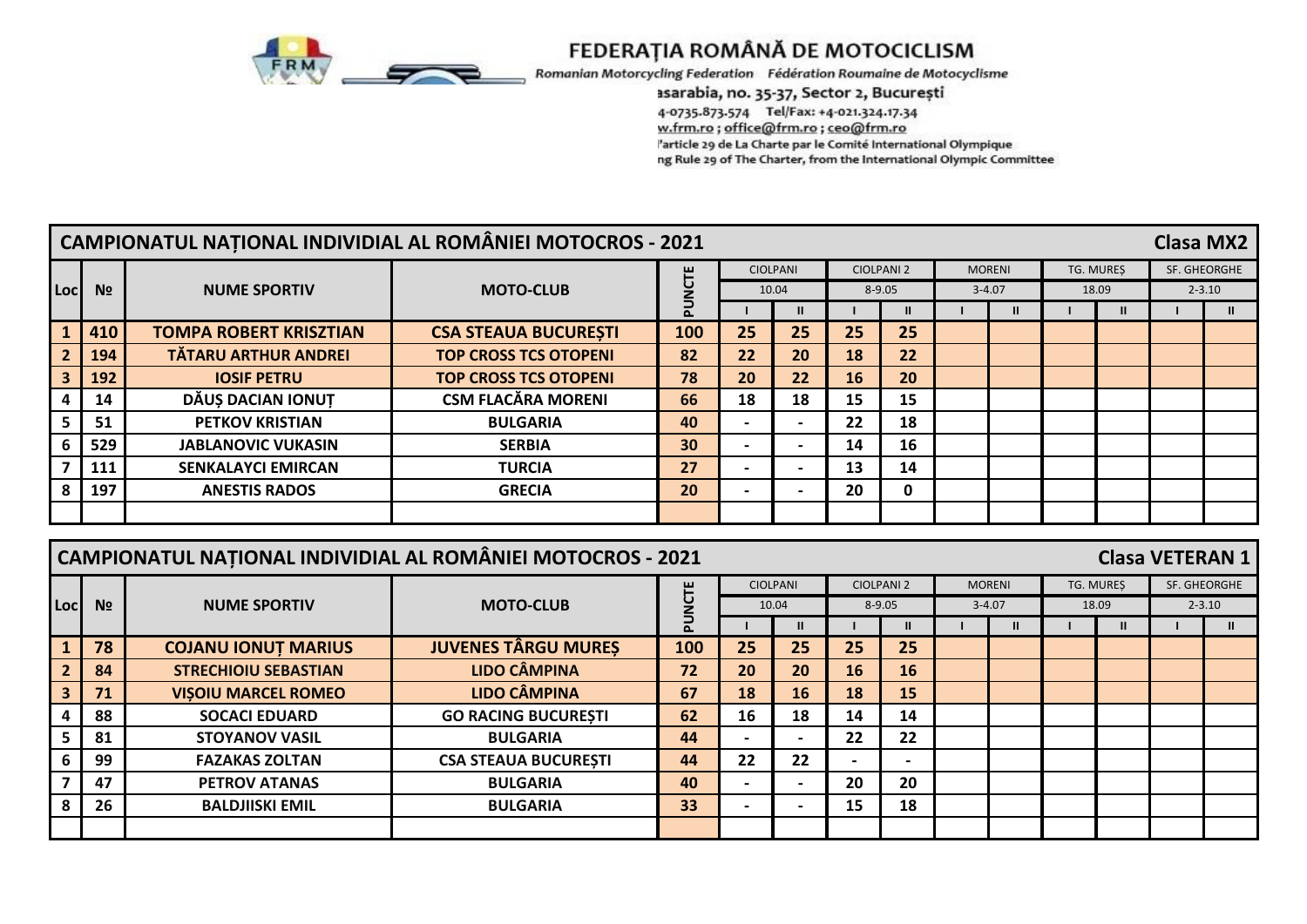

Romanian Motorcycling Federation Fédération Roumaine de Motocyclisme

#### Bdul. Basarabia, no. 35-37, Sector 2, București

Tel: +4-0735.873.574 Tel/Fax: +4-021.324.17.34

www.frm.ro; office@frm.ro; ceo@frm.ro

A été reconnue, selon l'article 29 de La Charte par le Comité International Olympique

1904 - 2021 Received recognition following Rule 29 of The Charter, from the International Olympic Committee

## **CAMPIONATUL NAȚIONAL INDIVIDIAL AL ROMÂNIEI MOTOCROS - 2021**

**Clasa MX2 JUNIOR** 

|                         |                |                              |                              |              |                          | <b>CIOLPANI</b>          |                         | <b>CIOLPANI 2</b>        | <b>MORENI</b> |       | TG. MURES    | SF. GHEORGHE |               |
|-------------------------|----------------|------------------------------|------------------------------|--------------|--------------------------|--------------------------|-------------------------|--------------------------|---------------|-------|--------------|--------------|---------------|
| Locl                    | N <sub>2</sub> | <b>NUME SPORTIV</b>          | <b>MOTO-CLUB</b>             | PUNCTE       |                          | 10.04                    |                         | $8 - 9.05$               | $3 - 4.07$    | 18.09 |              | $2 - 3.10$   |               |
|                         |                |                              |                              |              |                          | $\mathbf{H}$             |                         | $\mathbf{u}$             | $\mathbf{H}$  |       | $\mathbf{u}$ |              | $\mathbf{II}$ |
| $\mathbf{1}$            | 170            | <b>POPOVICI MARIUS ACHIM</b> | <b>TOP CROSS TCS OTOPENI</b> | 87           | 25                       | 22                       | 18                      | 22                       |               |       |              |              |               |
| $\overline{2}$          | 936            | <b>EROSS KOPPANY</b>         | <b>TOP CROSS TCS OTOPENI</b> | 82           | 22                       | 20                       | 20                      | 20                       |               |       |              |              |               |
| $\overline{\mathbf{3}}$ | 110            | <b>ORDOG ZOLTAN</b>          | <b>TOP CROSS TCS OTOPENI</b> | 74           | 18                       | 25                       | 15                      | 16                       |               |       |              |              |               |
| 4                       | 4              | HĂBEANU DENNIS ȘTEFAN        | <b>TOP CROSS TCS OTOPENI</b> | 62           | 16                       | 18                       | 14                      | 14                       |               |       |              |              |               |
| 5                       | 332            | <b>STREJUT HORIA</b>         | JITSU ZĂRNEȘTI               | 53           | 15                       | 12                       | 13                      | 13                       |               |       |              |              |               |
| 6                       | 32             | <b>RUSU VICTOR</b>           | <b>TOP CROSS TCS OTOPENI</b> | 52           | 14                       | 15                       | 12                      | 11                       |               |       |              |              |               |
|                         | 64             | <b>MALINOV NIKOLAY</b>       | <b>BULGARIA</b>              | 50           |                          |                          | 25                      | 25                       |               |       |              |              |               |
| 8                       | 144            | <b>NOVOIDARSCHII NICHITA</b> | <b>MOLDOVA</b>               | 47           | 12                       | 14                       | 11                      | 10                       |               |       |              |              |               |
| 9                       | 164            | <b>DINE MIHAI ROMAN</b>      | <b>TOP CROSS TCS OTOPENI</b> | 44           | 13                       | 13                       | 10                      | 8                        |               |       |              |              |               |
| 10                      | 92             | <b>NEYCHEV VICTOR</b>        | <b>BULGARIA</b>              | 40           |                          | $\overline{\phantom{a}}$ | 22                      | 18                       |               |       |              |              |               |
| 11                      | 12             | <b>DOBRA DAVID ALEXANDRU</b> | <b>TOP CROSS TCS OTOPENI</b> | 37           | 11                       | 11                       | 8                       | $\overline{7}$           |               |       |              |              |               |
| 12                      | 255            | <b>GOLOVICICHIN MIHAIL</b>   | <b>MOLDOVA</b>               | 35           | $\mathbf{0}$             | 16                       | $\overline{\mathbf{z}}$ | 12                       |               |       |              |              |               |
| 13                      | 49             | <b>KANAKIS MARIOS</b>        | <b>GRECIA</b>                | 31           |                          |                          | 16                      | 15                       |               |       |              |              |               |
| 14                      | 58             | <b>PANDELE ALIN IOAN</b>     | <b>LIDO CÂMPINA</b>          | 25           | 10                       | 10                       | 0                       | 5                        |               |       |              |              |               |
| 15                      | 24             | <b>GEORGIEV HRISTIAN</b>     | <b>BULGARIA</b>              | 20           | 20                       | $\mathbf 0$              |                         | $\overline{\phantom{0}}$ |               |       |              |              |               |
| 16                      | 42             | <b>VUK DRMANAC</b>           | <b>SERBIA</b>                | 18           | $\overline{\phantom{0}}$ | $\overline{\phantom{0}}$ | 9                       | 9                        |               |       |              |              |               |
| 17                      | 112            | <b>DOGANAY DOGUKAN</b>       | <b>TURCIA</b>                | 6            | $\overline{\phantom{0}}$ | $\blacksquare$           | 0                       | 6                        |               |       |              |              |               |
|                         | 525            | <b>LEVITSCHI ARTUR</b>       | <b>MOLDOVA</b>               | $\mathbf{0}$ | $\mathbf{0}$             | $\mathbf{0}$             | 0                       | $\mathbf{0}$             |               |       |              |              |               |
|                         | 666            | <b>GOROVENCO ALEXANDR</b>    | <b>MOLDOVA</b>               | $\mathbf{0}$ | $\blacksquare$           | $\blacksquare$           | 0                       | 0                        |               |       |              |              |               |
|                         | 28             | <b>VUKAJLOVIC MILAN</b>      | <b>SERBIA</b>                | $\mathbf{0}$ |                          |                          | 0                       | 0                        |               |       |              |              |               |
|                         |                |                              |                              |              |                          |                          |                         |                          |               |       |              |              |               |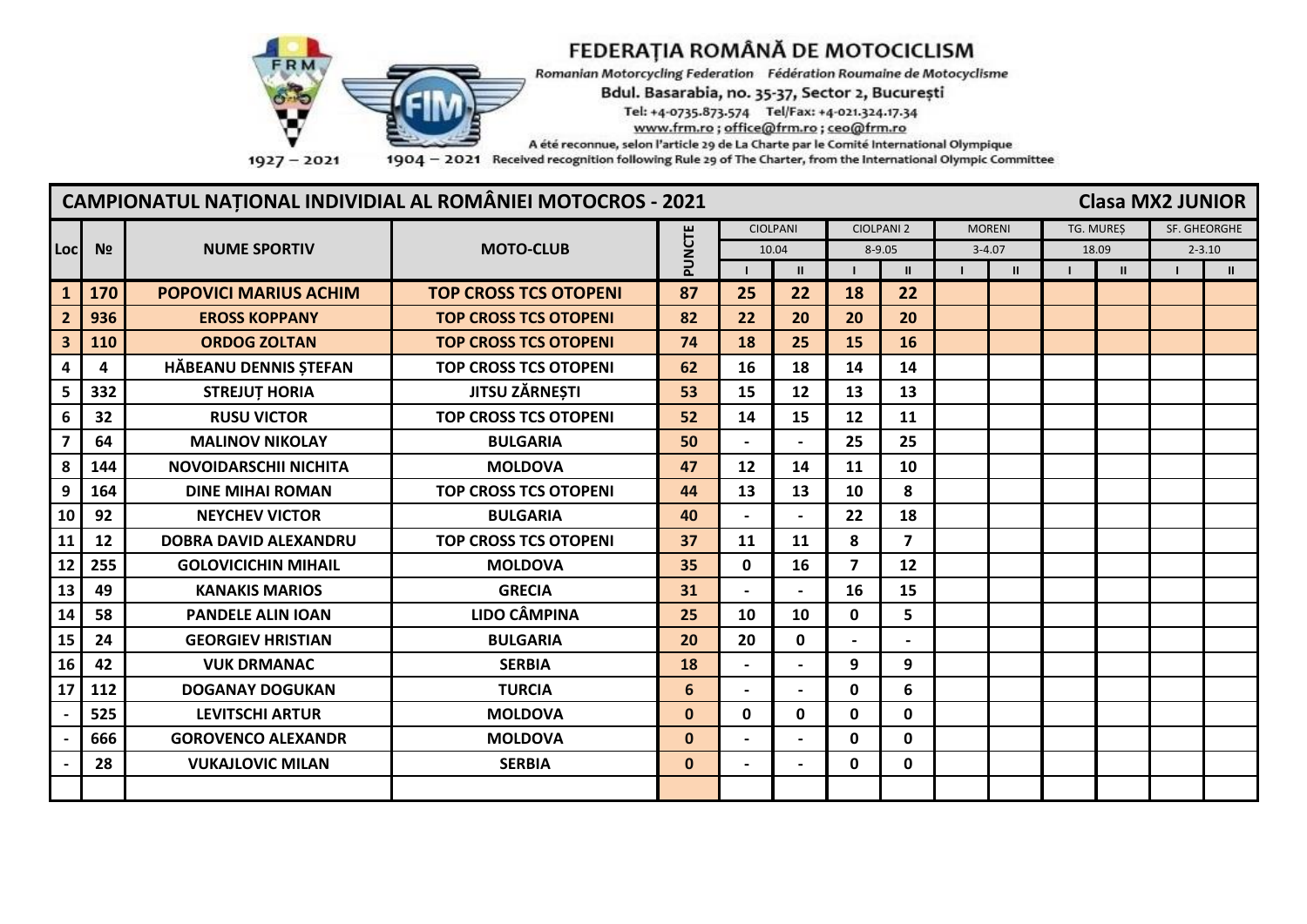

|                         | CAMPIONATUL NAȚIONAL INDIVIDIAL AL ROMÂNIEI MOTOCROS - 2021<br><b>Clasa VETERAN 2</b> |                                                            |                              |                     |    |                          |           |                          |  |       |  |              |            |              |
|-------------------------|---------------------------------------------------------------------------------------|------------------------------------------------------------|------------------------------|---------------------|----|--------------------------|-----------|--------------------------|--|-------|--|--------------|------------|--------------|
|                         |                                                                                       | <b>CIOLPANI</b><br><b>CIOLPANI 2</b><br><b>MORENI</b><br>۳ |                              |                     |    |                          |           |                          |  |       |  | TG. MURES    |            | SF. GHEORGHE |
| Loc                     | N <sub>2</sub>                                                                        | <b>NUME SPORTIV</b>                                        | <b>MOTO-CLUB</b>             | $8 - 9.05$<br>10.04 |    |                          |           | $3 - 4.07$               |  | 18.09 |  |              | $2 - 3.10$ |              |
|                         |                                                                                       |                                                            |                              |                     |    |                          |           |                          |  |       |  | $\mathbf{u}$ |            |              |
|                         | 88                                                                                    | <b>GAGYI PETER ZSOLT</b>                                   | <b>MASTER BIKE CLUJ</b>      | 94                  | 25 | 25                       | 22        | 22                       |  |       |  |              |            |              |
| $\overline{2}$          | 63                                                                                    | <b>STOEANOVICI MIHĂIȚĂ</b>                                 | <b>SMART BRASOV</b>          | 78                  | 22 | 20                       | 18        | 18                       |  |       |  |              |            |              |
| $\overline{\mathbf{3}}$ | 69                                                                                    | <b>NAGY DANIEL</b>                                         | <b>CSA STEAUA BUCURESTI</b>  | 70                  | 20 | 18                       | <b>16</b> | 16                       |  |       |  |              |            |              |
|                         | 66                                                                                    | <b>POPESCU CIPRIAN</b>                                     | <b>TOP CROSS TCS OTOPENI</b> | 62                  | 0  | 22                       | 20        | 20                       |  |       |  |              |            |              |
| 5.                      | 73                                                                                    | <b>MOLNAR SANDOR</b>                                       | <b>JUVENES TÂRGU MURES</b>   | 62                  | 16 | 16                       | 15        | 15                       |  |       |  |              |            |              |
|                         | 60                                                                                    | <b>ENCEANU ALEXANDRU</b>                                   | <b>SMART BRASOV</b>          | 61                  | 18 | 15                       | 14        | 14                       |  |       |  |              |            |              |
|                         |                                                                                       | <b>KERAMIDAS DIMITROS</b>                                  | <b>GRECIA</b>                | 50                  |    | $\overline{\phantom{0}}$ | 25        | 25                       |  |       |  |              |            |              |
|                         | 92                                                                                    | POMANĂ GABRIEL                                             | <b>TOP CROSS TCS OTOPENI</b> | 29                  | 15 | 14                       |           |                          |  |       |  |              |            |              |
|                         | 61                                                                                    | <b>PASCU MIHAI</b>                                         | <b>CSM FLACĂRA MORENI</b>    | $\mathbf 0$         | 0  | 0                        |           | $\overline{\phantom{0}}$ |  |       |  |              |            |              |
|                         |                                                                                       |                                                            |                              |                     |    |                          |           |                          |  |       |  |              |            |              |

|      | <b>CAMPIONATUL NAȚIONAL INDIVIDIAL AL ROMÂNIEI MOTOCROS - 2021</b><br><b>Clasa 50cc JUNIORI MICI</b> |                             |                                                                |     |    |    |    |    |  |  |  |  |  |            |
|------|------------------------------------------------------------------------------------------------------|-----------------------------|----------------------------------------------------------------|-----|----|----|----|----|--|--|--|--|--|------------|
|      | SF. GHEORGHE<br><b>CIOLPANI</b><br><b>CIOLPANI 2</b><br><b>MORENI</b><br>TG. MURES<br>ш              |                             |                                                                |     |    |    |    |    |  |  |  |  |  |            |
| Locl | N <sub>2</sub>                                                                                       | <b>NUME SPORTIV</b>         | <b>MOTO-CLUB</b><br>$8 - 9.05$<br>10.04<br>$3 - 4.07$<br>18.09 |     |    |    |    |    |  |  |  |  |  | $2 - 3.10$ |
|      |                                                                                                      |                             |                                                                |     |    |    |    |    |  |  |  |  |  |            |
|      | 800                                                                                                  | <b>URSU GABRIEL</b>         | <b>MOLDOVA</b>                                                 | 100 | 25 | 25 | 25 | 25 |  |  |  |  |  |            |
|      | 16                                                                                                   | <b>VASILE DARIAN ANDREI</b> | <b>CSM FLACĂRA MORENI</b>                                      | 66  |    | 22 | 22 | 22 |  |  |  |  |  |            |
|      | 13                                                                                                   | <b>GÂNGUREAN ARTEMIL</b>    | <b>MOLDOVA</b>                                                 | 0   |    | 0  |    |    |  |  |  |  |  |            |
|      | 12                                                                                                   | <b>PAVLOV NIKOLAY</b>       | <b>BULGARIA</b>                                                | 0   |    | 0  |    |    |  |  |  |  |  |            |
|      |                                                                                                      |                             |                                                                |     |    |    |    |    |  |  |  |  |  |            |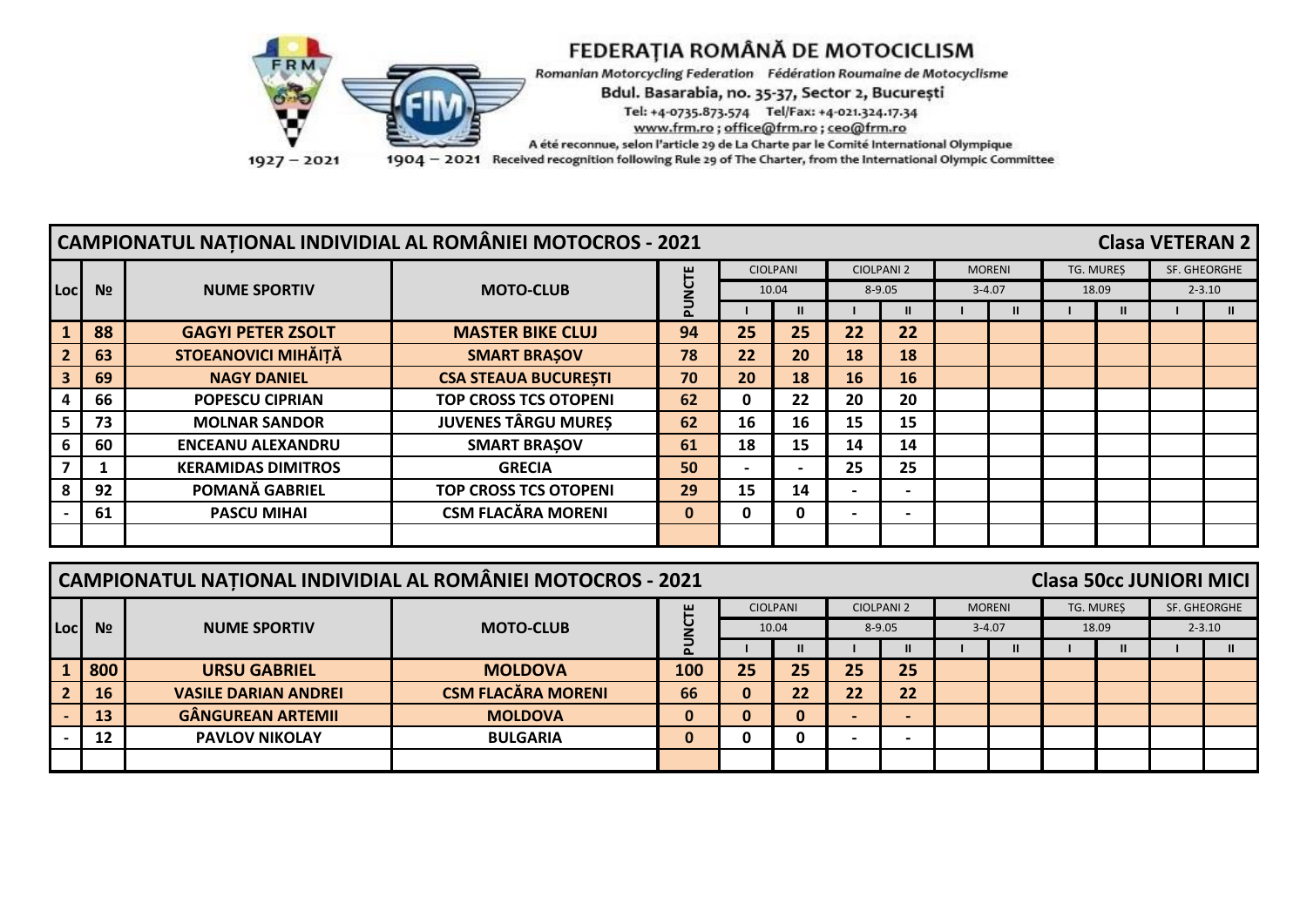

Romanian Motorcycling Federation Fédération Roumaine de Motocyclisme

#### asarabia, no. 35-37, Sector 2, București

4-0735.873.574 Tel/Fax: +4-021.324.17.34 w.frm.ro ; office@frm.ro ; ceo@frm.ro 'article 29 de La Charte par le Comité International Olympique ng Rule 29 of The Charter, from the International Olympic Committee

|                         |                |                                   | <b>CAMPIONATUL NATIONAL INDIVIDIAL AL ROMÂNIEI MOTOCROS - 2021</b> |        |                          |                          |                |                   |               |                  |              |              | Clasa 85cc   |
|-------------------------|----------------|-----------------------------------|--------------------------------------------------------------------|--------|--------------------------|--------------------------|----------------|-------------------|---------------|------------------|--------------|--------------|--------------|
|                         |                |                                   |                                                                    |        |                          | <b>CIOLPANI</b>          |                | <b>CIOLPANI 2</b> | <b>MORENI</b> | <b>TG. MURES</b> |              | SF. GHEORGHE |              |
| Locl                    | N <sub>2</sub> | <b>NUME SPORTIV</b>               | <b>MOTO-CLUB</b>                                                   | PUNCTE |                          | 10.04                    |                | $8 - 9.05$        | $3 - 4.07$    |                  | 18.09        |              | $2 - 3.10$   |
|                         |                |                                   |                                                                    |        |                          | $\mathbf{u}$             |                | $\mathbf{II}$     | $\mathbf{u}$  |                  | $\mathbf{u}$ |              | $\mathbf{H}$ |
| $\mathbf{1}$            | 81             | <b>TOSHEV VENCISLAV</b>           | <b>BULGARIA</b>                                                    | 97     | 25                       | 22                       | 25             | 25                |               |                  |              |              |              |
|                         | 85             | <b>BANU MIHNEA ANDREI</b>         | <b>TOP CROSS TCTS OTOPENI</b>                                      | 78     | 20                       | 14                       | 22             | 22                |               |                  |              |              |              |
| $\overline{\mathbf{3}}$ | 101            | <b>JIGMOND LIVIU JR.</b>          | <b>MOTO EXTREM LUGOJ</b>                                           | 72     | 16                       | 20                       | 18             | 18                |               |                  |              |              |              |
|                         | 201            | <b>BALTAGA DANIEL</b>             | <b>CSA STEAUA BUCURESTI</b>                                        | 66     | 14                       | 16                       | 20             | 16                |               |                  |              |              |              |
|                         | 221            | <b>CHIUJDEA IOAN</b>              | <b>TOP CROSS TCTS OTOPENI</b>                                      | 64     | 13                       | 15                       | 16             | 20                |               |                  |              |              |              |
|                         | 841            | <b>STEFĂNESCU LUCA</b>            | <b>TOP CROSS TCTS OTOPENI</b>                                      | 58     | 18                       | 12                       | 14             | 14                |               |                  |              |              |              |
|                         | 281            | <b>URLUESCU VLAD DANIEL</b>       | <b>TOP CROSS TCTS OTOPENI</b>                                      | 47     | 12                       | 13                       | 11             | 11                |               |                  |              |              |              |
| 8                       | 961            | <b>TSANKOV DANI</b>               | <b>BULGARIA</b>                                                    | 47     | 22                       | 25                       |                |                   |               |                  |              |              |              |
| 9                       | 77             | <b>STEFÄNESCU TUDOR</b>           | <b>TOP CROSS TCTS OTOPENI</b>                                      | 45     | 9                        | 9                        | 12             | 15                |               |                  |              |              |              |
| 10                      | 69             | <b>STOYANOV KALOYAN YORDANOV</b>  | <b>TOP CROSS TCTS OTOPENI</b>                                      | 41     | 11                       | 8                        | 10             | 12                |               |                  |              |              |              |
| 11                      | 119            | <b>SLIVINSCHII CHIRILL</b>        | <b>MOLDOVA</b>                                                     | 37     | 8                        | 10                       | 9              | 10                |               |                  |              |              |              |
| 12                      | 333            | <b>GHEORGHIU MATTEO MIHAI</b>     | <b>TOP CROSS TCTS OTOPENI</b>                                      | 36     | 10                       | 11                       | 6              | 9                 |               |                  |              |              |              |
| 13                      | 121            | <b>VULPE GHEORGHE</b>             | <b>MOLDOVA</b>                                                     | 33     | 15                       | 18                       |                |                   |               |                  |              |              |              |
| 14                      | 24             | <b>MILOSAVLJEVIC ALEKSA</b>       | <b>SERBIA</b>                                                      | 26     |                          |                          | 13             | 13                |               |                  |              |              |              |
| 15                      | 127            | <b>BÂRSAN ANDREI</b>              | <b>JITSU ZĂRNEȘTI</b>                                              | 16     | $\overline{\phantom{0}}$ |                          | 8              | 8                 |               |                  |              |              |              |
| 16                      | 66             | <b>KOCAMAN BARAN BULUT</b>        | <b>TURCIA</b>                                                      | 15     |                          |                          | 15             | $\mathbf 0$       |               |                  |              |              |              |
| 17                      | 461            | <b>MARTINESCU DENIS ALEXANDRU</b> | <b>TOP CROSS TCTS OTOPENI</b>                                      | 14     |                          |                          | $\overline{7}$ | $\overline{7}$    |               |                  |              |              |              |
| 18                      | 43             | <b>GAVRIL MATEI RĂZVAN</b>        | <b>JITSU ZĂRNEȘTI</b>                                              | 14     | $\overline{ }$           | $\overline{\mathbf{z}}$  |                |                   |               |                  |              |              |              |
| 19                      | 123            | <b>BRADU DANIIL</b>               | <b>MOLDOVA</b>                                                     | 11     | $\overline{\phantom{0}}$ | $\overline{\phantom{0}}$ | 5.             | 6                 |               |                  |              |              |              |
|                         |                |                                   |                                                                    |        |                          |                          |                |                   |               |                  |              |              |              |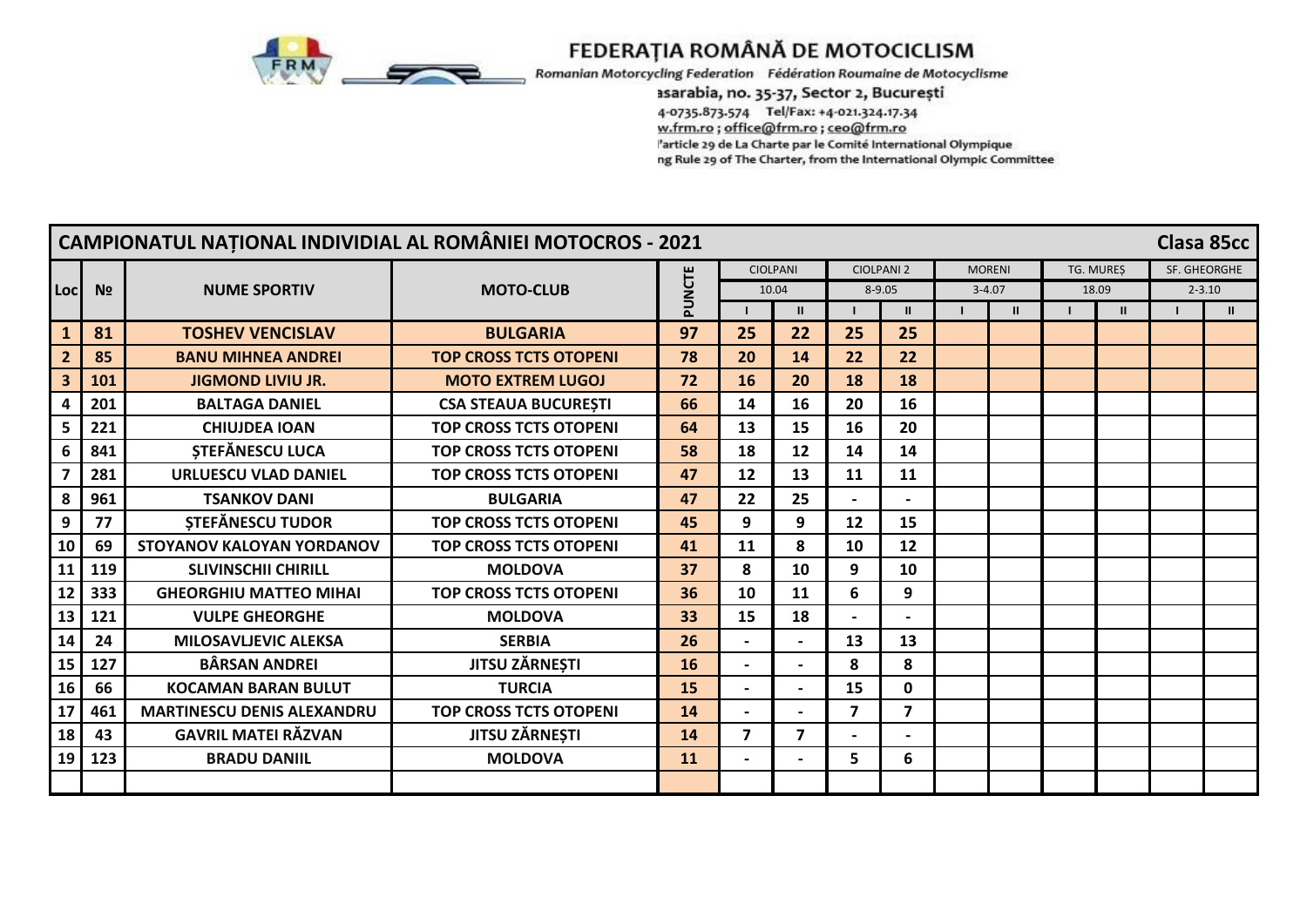

Romanian Motorcycling Federation Fédération Roumaine de Motocyclisme

Bdul. Basarabia, no. 35-37, Sector 2, București

Tel: +4-0735.873.574 Tel/Fax: +4-021.324.17.34

www.frm.ro; office@frm.ro; ceo@frm.ro

A été reconnue, selon l'article 29 de La Charte par le Comité International Olympique

1904 - 2021 Received recognition following Rule 29 of The Charter, from the International Olympic Committee

| <b>CAMPIONATUL NATIONAL INDIVIDIAL AL ROMÂNIEI MOTOCROS - 2021</b><br>Clasa 65cc |                |                                 |                                |             |                 |                         |                         |                   |            |               |              |            |               |
|----------------------------------------------------------------------------------|----------------|---------------------------------|--------------------------------|-------------|-----------------|-------------------------|-------------------------|-------------------|------------|---------------|--------------|------------|---------------|
|                                                                                  |                |                                 |                                |             | <b>CIOLPANI</b> |                         |                         | <b>CIOLPANI 2</b> |            | <b>MORENI</b> | TG. MURES    |            | SF. GHEORGHE  |
| Locl                                                                             | N <sub>2</sub> | <b>NUME SPORTIV</b>             | <b>MOTO-CLUB</b>               | PUNCTE      |                 | 10.04                   |                         | $8 - 9.05$        | $3 - 4.07$ |               | 18.09        | $2 - 3.10$ |               |
|                                                                                  |                |                                 |                                |             |                 | $\mathbf{II}$           |                         |                   |            |               | $\mathbf{I}$ |            | $\mathbf{II}$ |
|                                                                                  | 210            | <b>DUMITRU SAMI ALEXANDRU</b>   | <b>TOP CROSS TCS OTOPENI</b>   | 100         | 25              | 25                      | 25                      | 25                |            |               |              |            |               |
|                                                                                  | 106            | <b>IOVIȚĂ MARK LUCA</b>         | <b>VN MOTORSPORT TIMISOARA</b> | 78          | 22              | 20                      | 18                      | 18                |            |               |              |            |               |
| 3                                                                                | 550            | <b>GUMENIUC THEODORA IOANA</b>  | <b>TOP CROSS TCS OTOPENI</b>   | 69          | 15              | 18                      | 20                      | 16                |            |               |              |            |               |
|                                                                                  | 28             | <b>SZOKE EROSS MARK</b>         | <b>SUGAS SFÂNTU GHEORGHE</b>   | 67          | $\overline{7}$  | 22                      | 16                      | 22                |            |               |              |            |               |
| 5                                                                                | 50             | <b>MARIAN DANIEL</b>            | <b>CSA STEAUA BUCURESTI</b>    | 59          | 18              | 15                      | 12                      | 14                |            |               |              |            |               |
| 6                                                                                | 138            | <b>STOICHITU VLAD DANIEL</b>    | <b>JITSU ZÄRNESTI</b>          | 52          | 14              | 12                      | 14                      | 12                |            |               |              |            |               |
|                                                                                  | 110            | <b>BALABAN TUDOR ANDREI</b>     | <b>TOP CROSS TCS OTOPENI</b>   | 52          | 13              | 13                      | 13                      | 13                |            |               |              |            |               |
| 8                                                                                | 56             | <b>PARASCHIV VICTOR</b>         | <b>TOP CROSS TCS OTOPENI</b>   | 51          | 20              | 16                      | 15                      | $\mathbf 0$       |            |               |              |            |               |
| 9                                                                                | 30             | <b>CÎRLIG IULIAN</b>            | <b>MOLDOVA</b>                 | 42          |                 |                         | 22                      | 20                |            |               |              |            |               |
| 10                                                                               | 136            | <b>SENCHEA DAVID ANDREI</b>     | <b>JITSU ZĂRNEȘTI</b>          | 41          | 12              | 10                      | 11                      | 8                 |            |               |              |            |               |
| 11                                                                               | 422            | PREOTEASA DANIEL THEODOR        | <b>TOP CROSS TCS OTOPENI</b>   | 36          | 10              | 9                       | 8                       | 9                 |            |               |              |            |               |
| 12                                                                               | 250            | <b>CIORICI GHEORGHE</b>         | <b>MOLDOVA</b>                 | 32          | 11              | 11                      | 10                      | 0                 |            |               |              |            |               |
| 13                                                                               | 18             | <b>GUTANU DANIEL</b>            | <b>MOLDOVA</b>                 | 30          | 16              | 14                      |                         |                   |            |               |              |            |               |
| 14                                                                               | 312            | <b>BECZE CSILLAG VINCE</b>      | <b>CSA STEAUA BUCURESTI</b>    | 25          | 8               | $\overline{\mathbf{z}}$ | 0                       | 10                |            |               |              |            |               |
| 15                                                                               | 12             | <b>CRĂCIUN MAXIMILIAN</b>       | <b>MOLDOVA</b>                 | 20          |                 |                         | 9                       | 11                |            |               |              |            |               |
| 16                                                                               | 14             | <b>GÂNGUREAN ARTEMII</b>        | <b>MOLDOVA</b>                 | 17          | 9               | 8                       |                         |                   |            |               |              |            |               |
| 17                                                                               | 10             | <b>PAUWELS GIULIA STEPHANIE</b> | <b>CSM FLACĂRA MORENI</b>      | 19          | 6               | 6                       | $\overline{\mathbf{z}}$ | $\mathbf{0}$      |            |               |              |            |               |
| 18                                                                               | 58             | <b>PARASCHIV HORIA</b>          | <b>TOP CROSS TCS OTOPENI</b>   | 15          |                 |                         | O                       | 15                |            |               |              |            |               |
|                                                                                  | 70             | <b>GUTANU GHEORGHE</b>          | <b>MOLDOVA</b>                 | $\mathbf 0$ | $\blacksquare$  |                         | 0                       | $\mathbf{0}$      |            |               |              |            |               |
|                                                                                  |                |                                 |                                |             |                 |                         |                         |                   |            |               |              |            |               |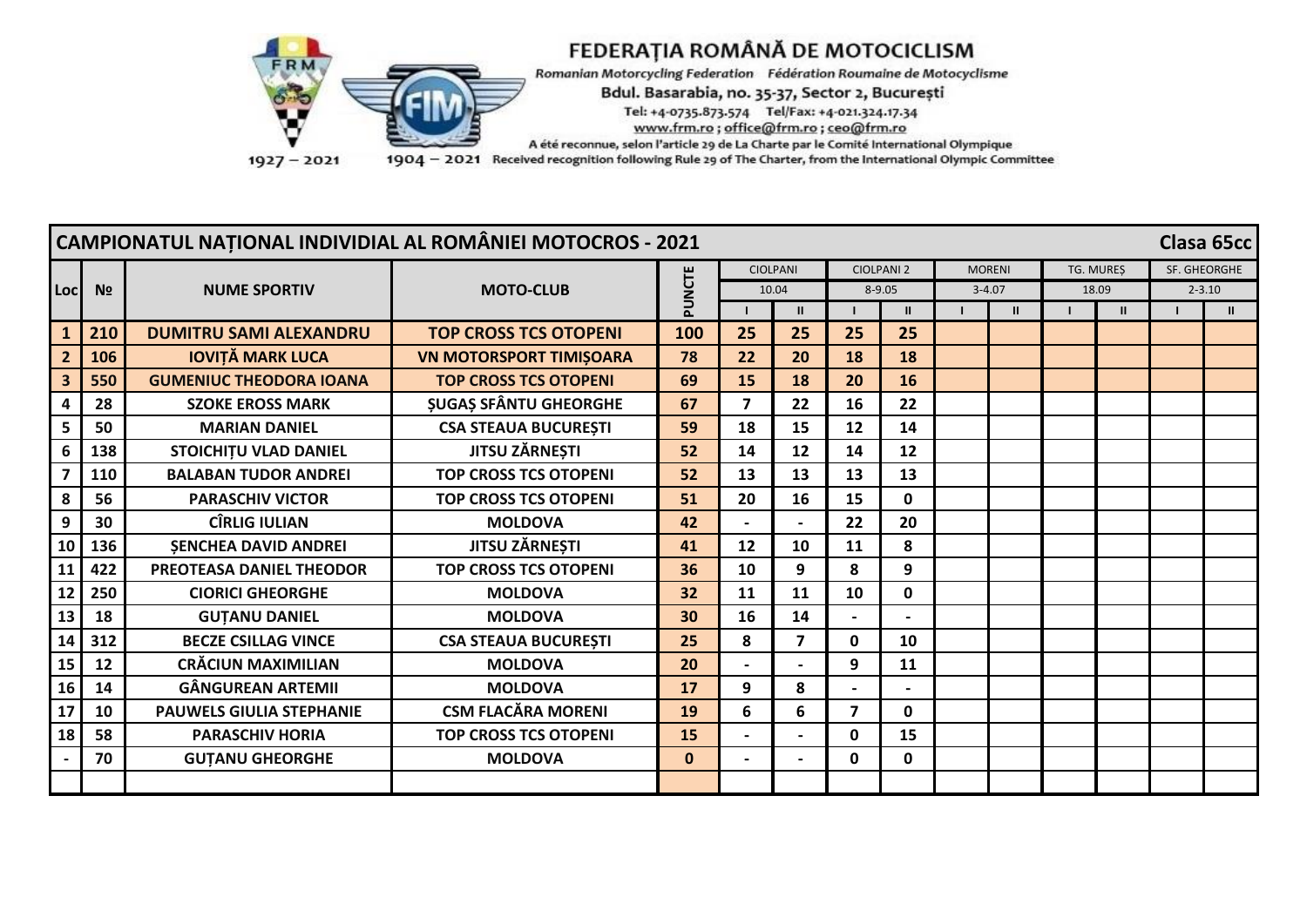

|     | <b>CAMPIONATUL NATIONAL INDIVIDIAL AL ROMÂNIEI MOTOCROS - 2021</b><br><b>Clasa 50cc JUNIORI MARI</b> |                                |                                |                                                                         |    |                          |           |              |  |            |  |                  |  |              |
|-----|------------------------------------------------------------------------------------------------------|--------------------------------|--------------------------------|-------------------------------------------------------------------------|----|--------------------------|-----------|--------------|--|------------|--|------------------|--|--------------|
|     |                                                                                                      |                                |                                | <b>CIOLPANI</b><br><b>CIOLPANI 2</b><br><b>MORENI</b><br><b>UU</b><br>N |    |                          |           |              |  |            |  | <b>TG. MURES</b> |  | SF. GHEORGHE |
| Loc | N <sub>2</sub>                                                                                       | <b>NUME SPORTIV</b>            | <b>MOTO-CLUB</b>               |                                                                         |    | 10.04                    |           | $8 - 9.05$   |  | $3 - 4.07$ |  | 18.09            |  | $2 - 3.10$   |
|     |                                                                                                      |                                |                                |                                                                         |    |                          |           | $\mathbf{u}$ |  |            |  |                  |  |              |
|     | 105                                                                                                  | <b>IOVITĂ DEAN VICTOR</b>      | <b>VN MOTORSPORT TIMISOARA</b> | 94                                                                      | 22 | 25                       | 22        | 25           |  |            |  |                  |  |              |
|     | 103                                                                                                  | <b>BALINTONI ANDREAS</b>       | <b>MOTO EXTREM LUGOJ</b>       | 89                                                                      | 25 | 22                       | <b>20</b> | 22           |  |            |  |                  |  |              |
|     | 41                                                                                                   | <b>TOADER ALECSEI MATEI</b>    | <b>TOP CROSS TCS OTOPENI</b>   | 79                                                                      | 16 | 20                       | 25        | 18           |  |            |  |                  |  |              |
|     | 33                                                                                                   | <b>AVRAM ANDREI EDUARD</b>     | <b>TOP CROSS TCS OTOPENI</b>   | 74                                                                      | 18 | 18                       | 18        | 20           |  |            |  |                  |  |              |
|     | 11                                                                                                   | <b>BECZE CSILLAG VILMOS</b>    | <b>CSA STEAUA BUCURESTI</b>    | 64                                                                      | 20 | 15                       | 16        | 13           |  |            |  |                  |  |              |
|     | 87                                                                                                   | <b>FRANCE ALEXANDRE MICHEL</b> | <b>JITSU ZĂRNEȘTI</b>          | 61                                                                      | 15 | 16                       | 15        | 15           |  |            |  |                  |  |              |
|     | 25                                                                                                   | PHULPIN LUCA BRUNO             | <b>JITSU ZĂRNEȘTI</b>          | 54                                                                      | 13 | 13                       | 14        | 14           |  |            |  |                  |  |              |
|     | 27                                                                                                   | <b>DAVID ANDREI STEFAN</b>     | <b>TOP CROSS TCS OTOPENI</b>   | 29                                                                      |    | $\overline{\phantom{0}}$ | 13        | 16           |  |            |  |                  |  |              |
|     | 23                                                                                                   | <b>GAVRIL PAULA ELENA</b>      | <b>JITSU ZĂRNEȘTI</b>          | 28                                                                      | 14 | 14                       |           |              |  |            |  |                  |  |              |
|     |                                                                                                      |                                |                                |                                                                         |    |                          |           |              |  |            |  |                  |  |              |